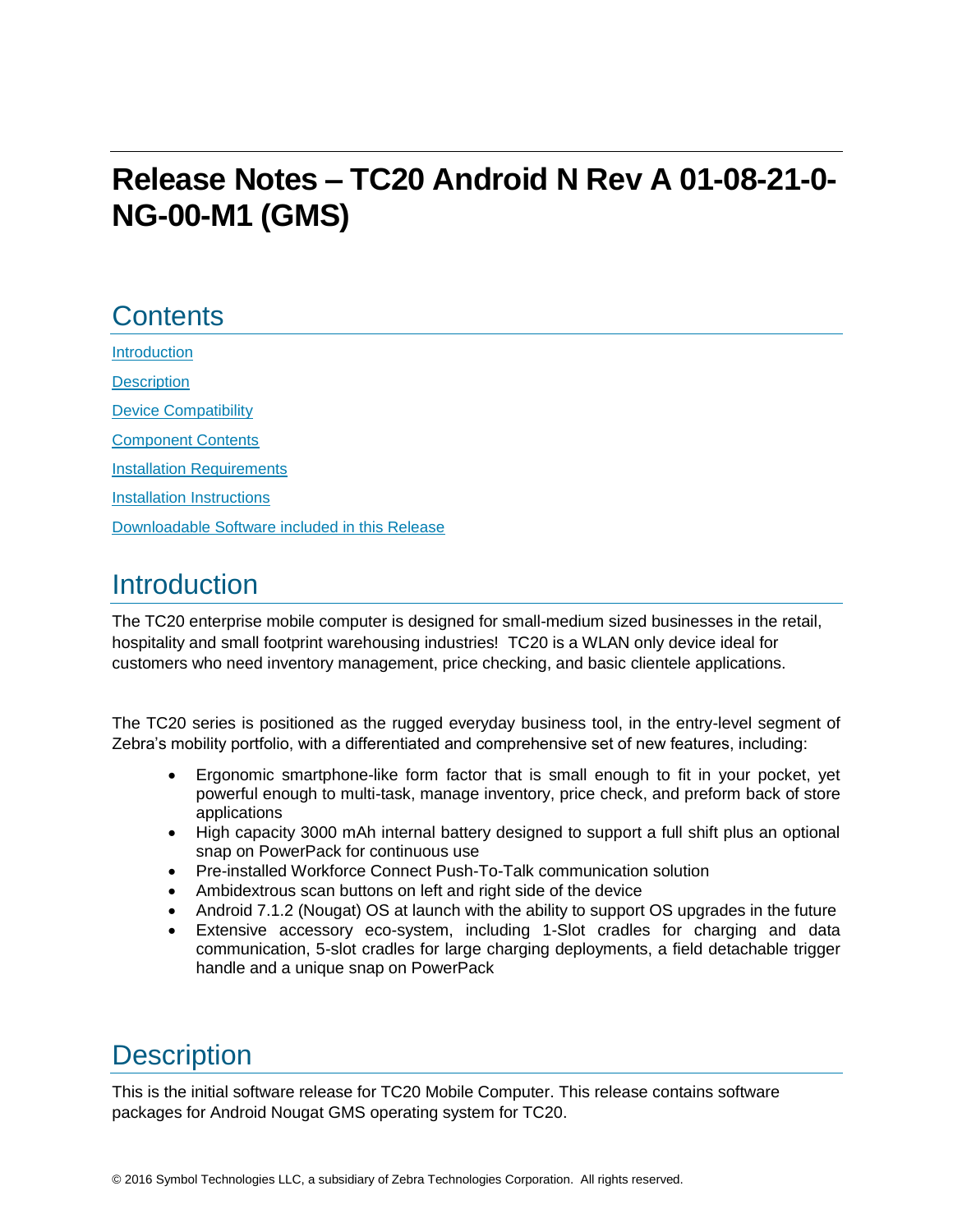# <span id="page-1-0"></span>Device Compatibility

This software release has been approved for Android TC20 Nougat GMS models mentioned below.

| <b>Device</b>   | <b>Operating System</b>                           |
|-----------------|---------------------------------------------------|
| TC200J-10C112A6 | Android N GMS ROW - EMEA, LATAM,<br>APAC & Canada |
| TC200J-10C112US | Android N GMS US Only                             |

## <span id="page-1-1"></span>Component Contents

| <b>Component</b>                    | <b>Version</b>                    |
|-------------------------------------|-----------------------------------|
| Build_version                       | 01-08-21-0-NG-00-M1 (GMS)         |
| Android_version                     | 7.1.2                             |
| Android_SDK_Level                   | 25                                |
| <b>Android Security Patch Level</b> | July 5, 2017                      |
| Linux kernel                        | 3.18.31                           |
| Wifi                                | FUSIONLITE_QA_1_0.0.0.008_N       |
| Platform                            | Qualcomm MSM8937                  |
| Scanning_Framework                  | 19.0.3.1                          |
| <b>DWDemo</b>                       | 2.0.12                            |
| <b>OSX</b>                          | QCT.71.7.2.2.UL                   |
| <b>MXMF</b>                         | 7.0.1.0                           |
| Touch                               | Focaltech V1.1 20161103 (fw:0x18) |
| Bluetooth_Stack                     | CNSS.PR.4.0-00388/01050102        |
| Flash_Size                          | 16G                               |
| <b>RAM Size</b>                     | 2G                                |
| <b>BT_Pairing_Utility</b>           | 3.8                               |
| Datawedge                           | 6.5.58                            |
| Camera                              | LA.UM.5.6.r1-04600-89xx.0-1       |
| <b>PTT</b>                          | 3.1.35                            |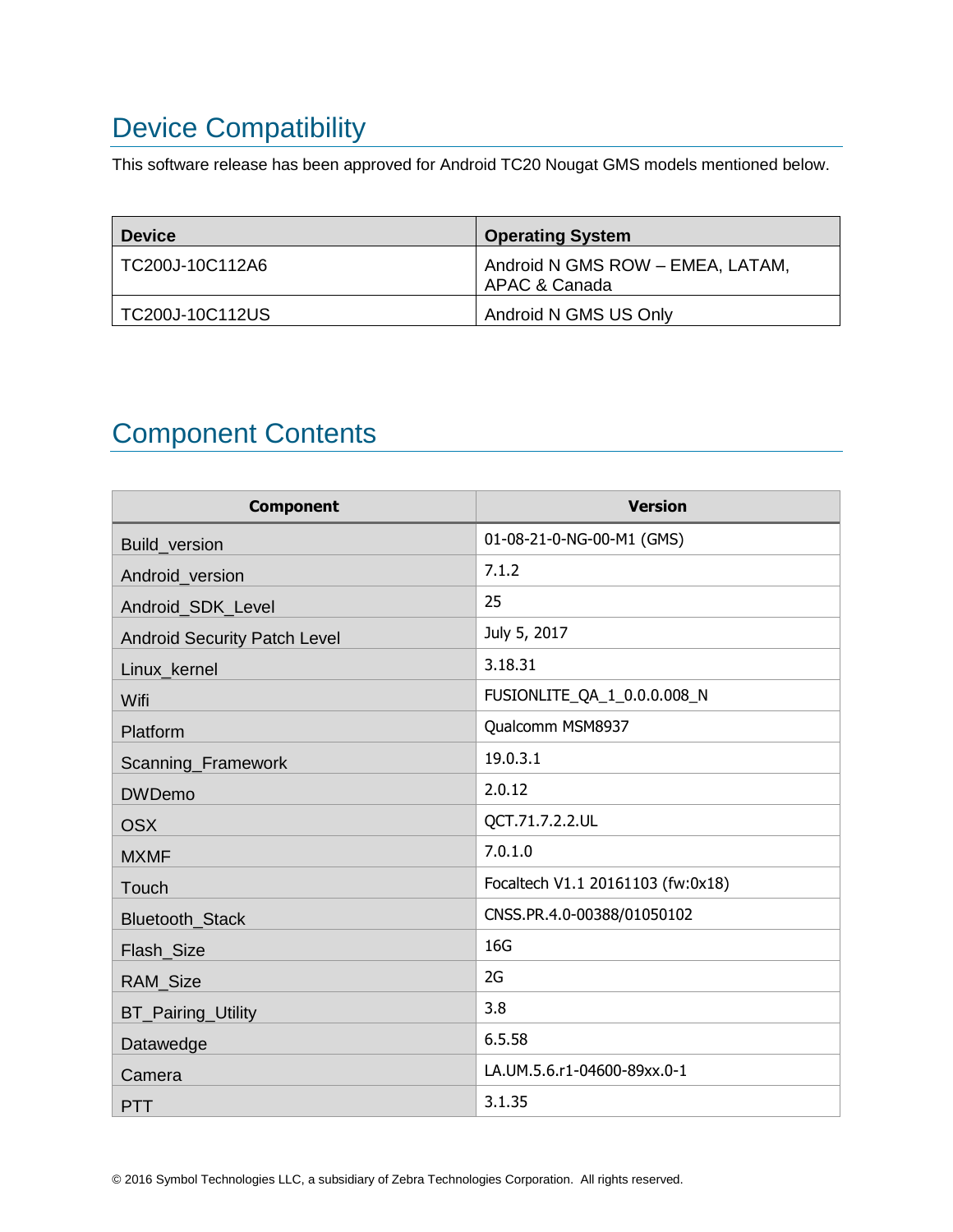| <b>RxLogger</b> | 5.2.8.0            |
|-----------------|--------------------|
| StageNow        | 2.8.1.1221         |
| Data_Analytics  | $\vert$ 3.0.0.1044 |

**NOTE:** For **Enterprise Mobile Device Management, most EMM** vendors such as SOTI, AirWatch, MobileIron, etc. WILL require an updated device management agent to support this Nougat enterprise device. **Do NOT use** your existing device management agent and console with this device without first contacting your EMM vendor to understand when the agent supporting this device is available and whether a console upgrade is required as well. Attempting to enroll with an agent that is not validated to support the device will result in errors.

## <span id="page-2-0"></span>Installation Requirements

#### HW Requirements

- Windows PC running Windows 7/10 32/64 bits
- USB Type C Cable
- Micro SD Card with at least 2GB capacity (optional)

#### SW Requirements

Please make sure following components are installed on your computer before commencing OS installation.

- Zebra Android USB Driver V2.2 or higher
- Android Debug Bridge version 1.0.39 or higher
- TC20 GMS Android OS Release Images

#### Image Compatibility

Please note that GMS full package update file is not compatible with China based SKUs hence China based SKUs will not allow to download GMS images.

### <span id="page-2-1"></span>Installation Instructions

### Using the "adb sideload" method

#### Assumptions

- 1. ADB installed on PC
- 2. TC20 has Developer options enabled
- 3. USB debugging ON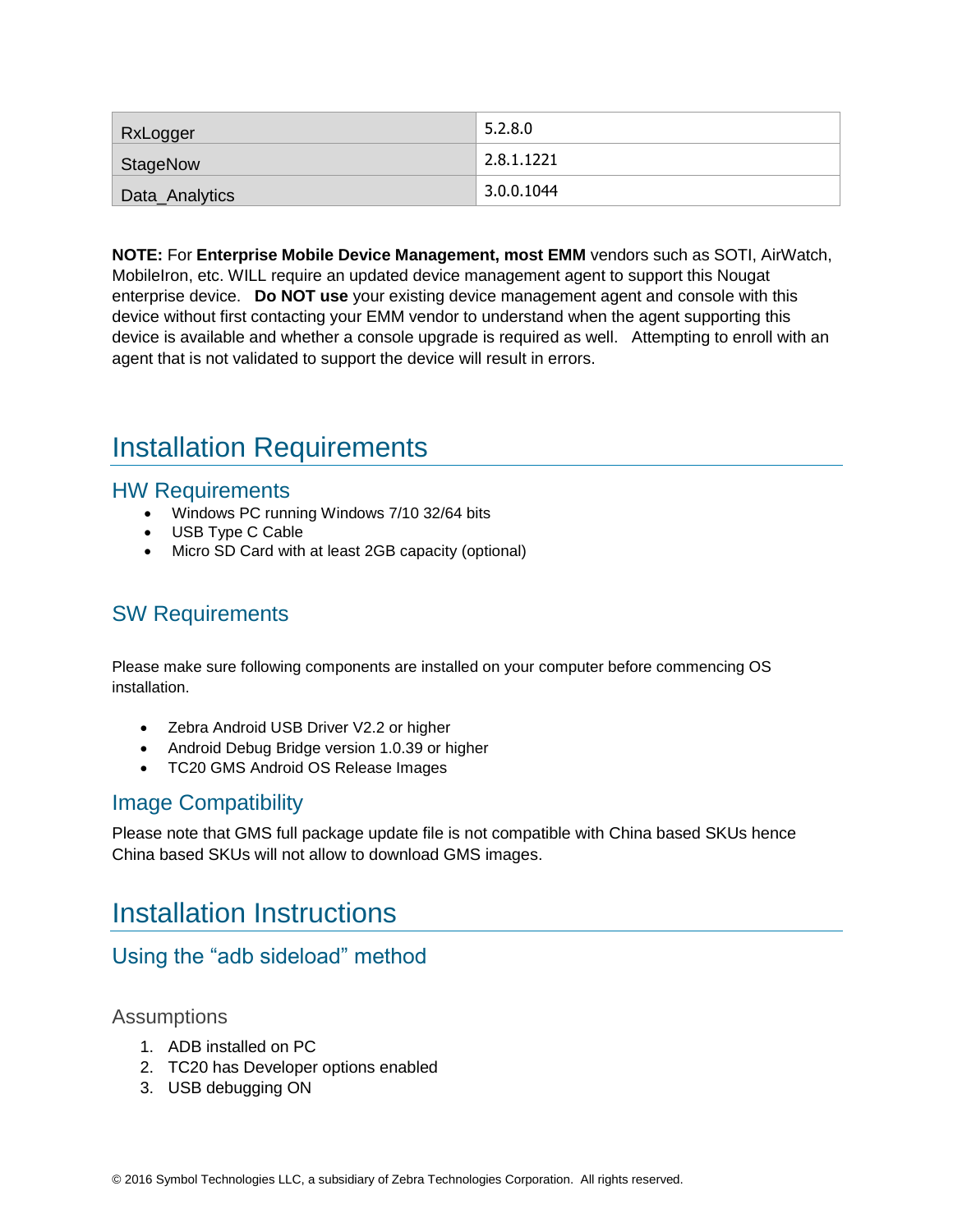**Procedure** 

- 1. Plug the TC20 into the USB & Charging Cable and then the Cable to the PC. If you have a Cradle with USB connectivity, connect it now.
- 2. You may need to pull down notification bar, and tap on the notification which say "USB charging this device", and then change it to "Transfer files".
- 3. Open Command Prompt on PC, run "adb devices" and check to see if you can see the device's serial number… If yes, proceed… if not you will need to get the PC set up with the proper drivers or install an External SD Card.
- 4. You may also get a pop up on your PC (Win 7) that you will be connected as a Portable Media Player… this can be ignored.
- 5. Entering Recovery Mode
	- a. Choice 1: In Command Prompt, type "adb reboot recovery" and click enter.
	- b. Choice 2:
		- i. Reset and hold PTT key
		- ii. When Zebra Technologies logo appears on the screen Release the PTT Key
- 6. Your TC20 will reboot and take you to Android Recovery screen.
- 7. If applying update via sideload Method
	- a. Use the Volume + and to highlight, "Apply update from ADB" and press the Power Key to select it
- 8. With your Command Prompt, open, type "adb sideload" and add a space and then drag and drop the zip file which you want to apply to the device and press enter.
	- a. When the file download starts, the command window will show progress with a percentage completed.
	- b. Device display will show a series of messages indicating it is downloading, verifying and installing the image on to the device.
- 9. After successful update the device will auto reboot and you see Zebra on top and POWERED BY android at the bottom and after about 10 second will transition to the TC20 Touch Computer splash screen with 5 dancing white dots at bottom… it will stay at this screen for up to 4 minutes and then present the "Welcome Screen".
- 10. After this you will need to complete the process by setting up Wi-Fi and E-mail accounts and such.
- 11. To make sure the OS Update took place, once the initial setup is complete;
	- a. Go to "Settings" and scroll down to "About phone" and look at the "Build number". It should state "01-08-21-0-NG-00-M1".
- 12. Setting the Date and Time. If you associate the device to a WLAN AP, it should automatically set the date and time. The only thing left is to set the time zone. Go to "Settings" and scroll to and select "Date & time". Scroll down to and select "Select time zone", and scroll down to and select the appropriate time zone and you are done.
- 13. Now you are all set to use your TC20.

### Using External SD Card

- 1. Plug the TC20 into the USB & Charging Cable and then the Cable to the PC. If you have a Cradle with USB connectivity, connect it now.
- 2. You may need to pull down notification bar, and tap on the notification which say "USB charging this device", and then change it to "Transfer files".
- 3. You may also get a pop up on your PC (Win 7) that you will be connected as a Portable Media Player… this can be ignored.
- 4. Copy the required files to the SD Card. This can be done in two ways